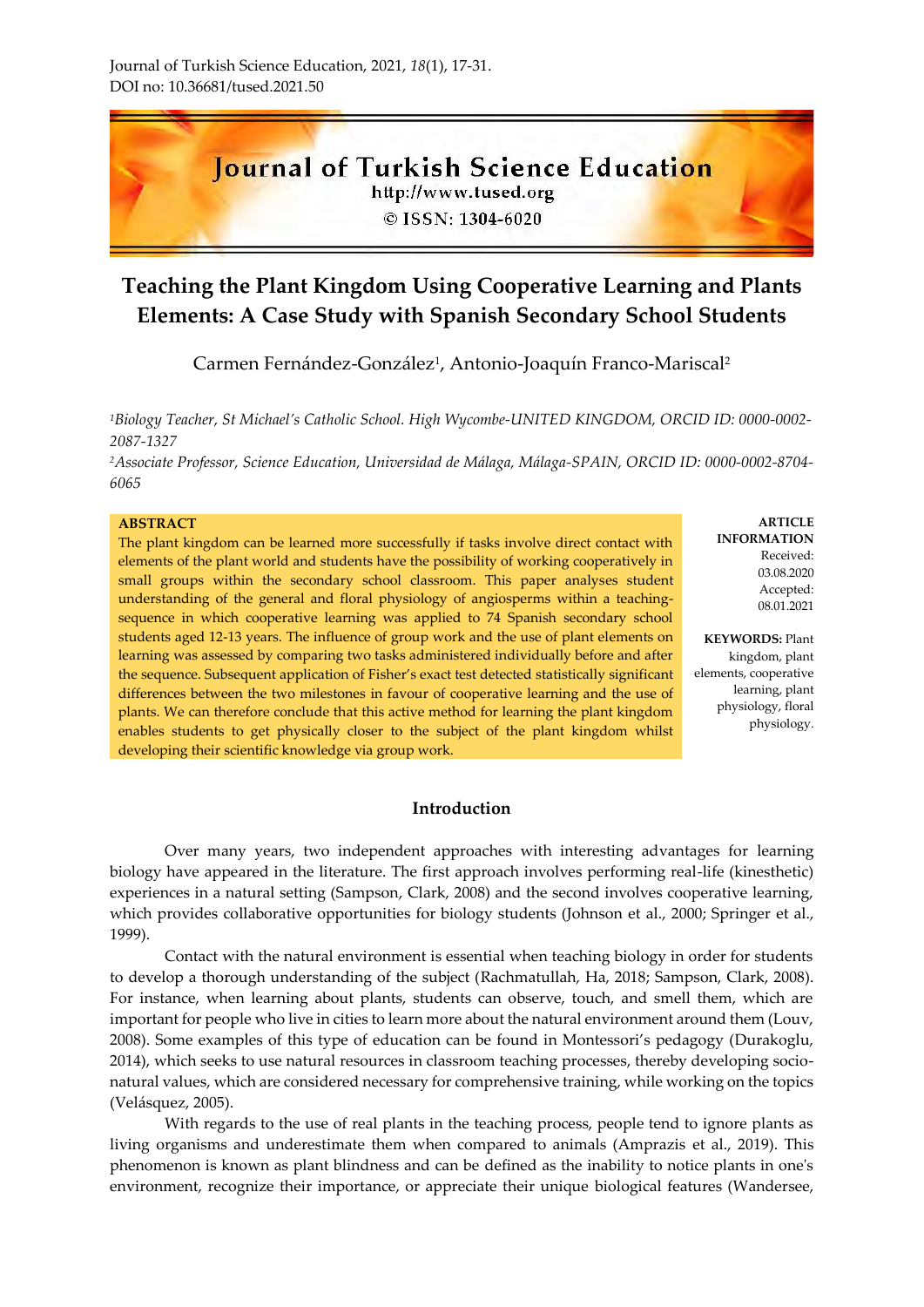Schussler, 2001). The use of real plants provides students with the opportunity to understand and experience them and prevents them from becoming plant blind. As such, it is essential for new generations to understand the importance of plants for the planet and for humans (Jose et al., 2019).

Similarly, engagement with nature via indirect contact with involvement in certain naturerelated activities has been shown to play a role in predicting pro-environmental behaviours such as noticing everyday nature, sharing with friends what emotions nature evoked, creating art from nature, and eating wild plants, for example, being important for increasing nature connectedness (Richardson et al., 2020).

In recent years, various researchers have shown the potential of cooperative learning in the school learning process (Akçay, Doymus, 2014; Essien, 2015; Hsiung, 2012; Igel, Urquhart, 2012; Ke, Grabowski, 2007; Tran, 2014; Tsay, Brady, 2010; Zahara, Anowar, 2010). Cooperative learning is a type of active learning (Adams, Hamm, 1994; Johnson, Johnson, 2008) that focuses on solving problems via team work and interstudent interactions (Ajaja, Evanwoke, 2010; Sharan, 2010). Cooperative learning structures students into groups, with defined or undefined roles for each student, and a task for the group to accomplish (Bernal, Martínez, 2009). It can be defined as a methodology based on (usually) small and heterogeneous group work in which each student works to improve their own learning and that of the other members of the group by taking advantage of the maximum interaction between them, with the ultimate goal that everyone learns, irrespective of their characteristics or abilities (Armstrong, Palmer, 1998; Springer et al., 1999). Moreover, cooperative learning allows students to control their learning, thus permitting them to actively participate in the learning process (Johnson et al., 2000).

To sum up, cooperative learning principles involve: (1) positive interdependence and interaction, (2) individual accountability, (3) face-to-face interaction, (4) social skills, and (5) evaluation of group processing (Altun, 2015; Johnson, Johnson, 2008; Macpherson, 2015).

Cooperative learning is not a new concept. Indeed, it dates back to the early years of the  $20<sup>th</sup>$ century, when Dewey stated that the role of an educator was to prepare students for democratic citizenship by submerging them in real-world problem-solving using collaboration and their imagination (Benson et al., 2007). This methodology enhances learning of all types of students. Thus, when working individually, weak students are likely to give up if they get stuck, whereas when working cooperatively they can keep going. Similarly, when faced with the task of explaining and clarifying material to weaker students, strong students often find gaps in their own understanding and fill them in. Moreover, when working alone, students may tend to delay completing assignments or skip them altogether, but when they know that others are counting on them, they are motivated to do the work in a timely manner (Felder, Brent, 2007).

Despite the availability of results from a large number of studies, controversy still exists about the effects of cooperative learning (Lord, 2001; Watson, 1991), with teachers who attempt it frequently encountering resistance and, sometimes, open hostility from students. Knowledgeable and patient instructors find ways to deal with these problems (Felder, Brent, 2007; Shimazoe, Aldrich, 2010).

In our opinion, the advantages presented by these two approaches individually (real-life experiences in a natural setting and cooperative learning) could be enhanced by using a combined methodology for teaching/learning biology in secondary schools, an aspect that has received relatively little attention in this field. As such, this study aims to explore 8th grade Spanish students' understanding of the plant kingdom in a teaching sequence in which active learning is used. Specifically, this study is intended to analyze the impact of cooperative active learning in contact with plant elements from the natural environment.

Our hypothesis is that the use a combined methodology involving cooperative learning through real-life (kinesthetic) experiences could help improve learning and understanding of the topic by helping students to develop their social skills in order to become better citizens.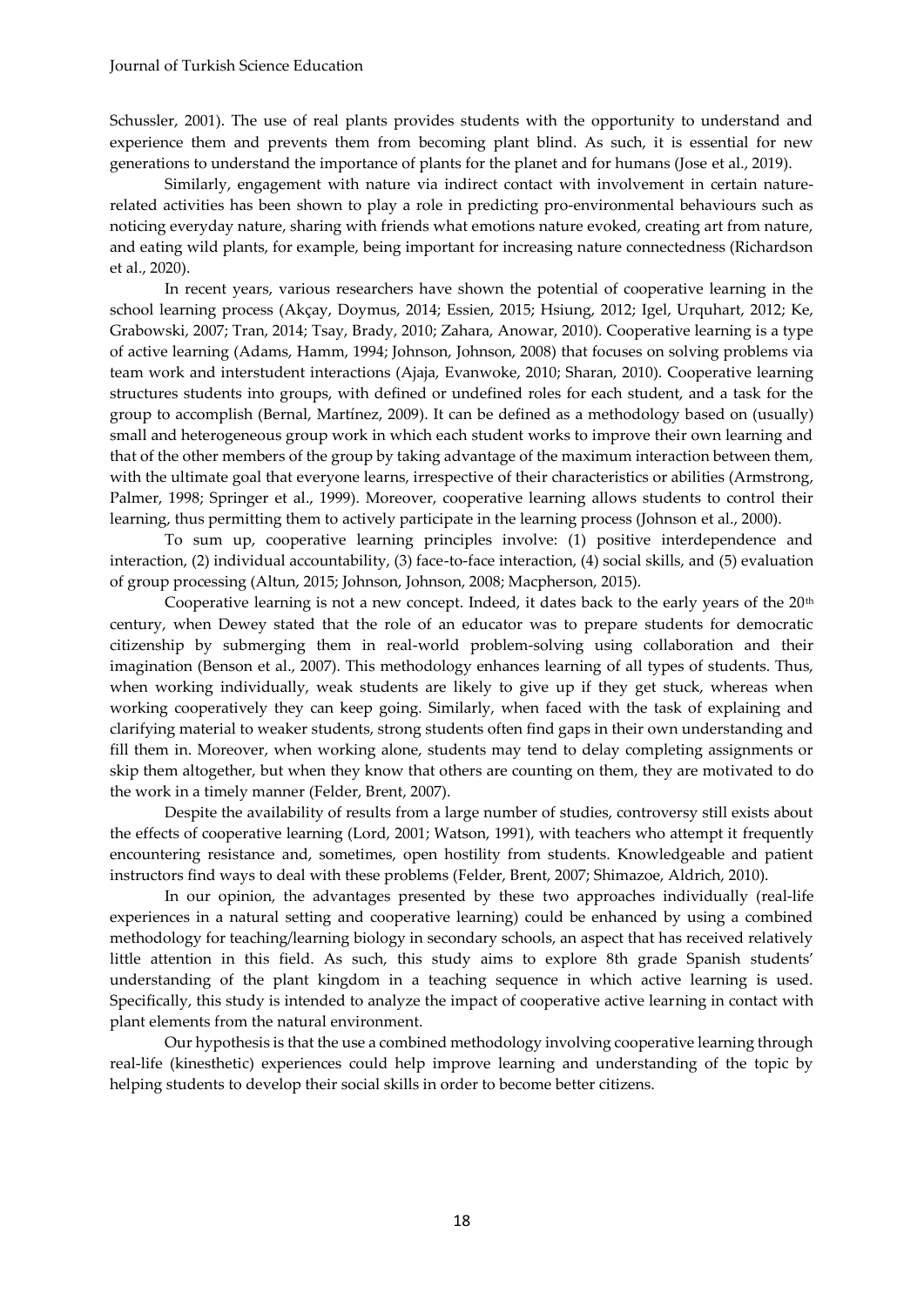#### **Theoretical Framework**

#### **Teaching the Natural Environment**

An important aspect to highlight in the teaching of biology, especially as regards learning about the plant world and nature, is the passivity that characterises traditional teaching when addressing this topic in the classroom. In addition, students present some difficulties as regards understanding some plant-related aspects, such as germination (Vidal, Membiela, 2014), pollination (Baranzelli et al., 2018) or seeds (Jewell, 2002).

Contact between modern society and the natural environment is decreasing (Sampson, Clark, 2008), thus resulting in a decrease in the interactions between students and their natural environment. As such, there is an urgent need to include this in the educational curriculum (Dadvand et al., 2015) since science cannot be taught effectively without a thorough understanding and knowledge of the parts studied.

In this regard, Louv (2008) introduced the concept of "nature-deficit syndrome", relating it to a deficit in students' contact with the natural environment, which results in problems as regards the development of children and adolescents. Different studies have demonstrated that contact with the natural environment, and plant elements from it, helps to control children's attention deficit disorder and hyperactivity problems. Indeed, involving nature in children's development provides them with spaces for discovery where they are able to take risks and develop their imagination and their ability to solve problems whilst improving the coexistence between them (Dadvand et al., 2015). Furthermore, this contact with nature has been found to reduce stress, which provides them with a better ability to manage life challenges and facilitates more interactions with friends and neighbours (Wells, Rollings, 2012). This contact with the environment is very important when studying the plant kingdom. The literature shows that learning is done through interaction of the student with the environment, making direct reference to the plant elements that form part of. Learning Montessori's practical life exercises (Durakoglu, 2014), such as the cultivation of plants and the care of farm and domestic animals, is a clear example of this. In short, performing outdoor play activities has a positive impact on learning (Giardiello, 2013). Consequently, children who grow up observing animals and plants develop a conscience for those organisms whilst increasing their love and respect for nature and living things in general. At the same time, students could gain a new point of view in which plants are seen to be living organisms that are important for us and for the planet (Jose et al., 2019).

#### **Cooperative Learning in Science Education**

Different studies have shown how cooperative learning can increase students' performance in science education (Bara, Xhomara, 2020; Freeman et al., 2014; Mujassam et al., 2018; Okur, Doymus, 2014). Thus, the literature shows that students achieve better academic success in science in general (Arbab, 2003; Zakaria, Iksan, 2007), and in biology in particular (Lord, 1998; Watson, 1991). Moreover, this methodology helps to enhance both the understanding of biological knowledge and scientific skills (Chatila, Husseiny, 2017), and developing positive attitudes in this field (Rabgay, 2018).

The study by Lord (2001), which analyses 300 articles concerning teaching science using cooperative learning, is a reference work in the field of biology teaching and concludes that the use of this methodology allows the development of scientific thinking and attitudes, a better understanding of instructions, evaluation, values, the learning environment, and practical skills and social skills, and enhances all these aspects, thereby improving scientific reading and writing skills and modelling real life learning in women and men equally. According to Day & Bryce (2013), interstudent communication, organization, self-esteem and confidence building are some of the social skills which can be developed through cooperative learning. Similarly, this method creates sensitive students who are able to reflect on the real world from a scientific viewpoint (Zakaria, Iksan, 2007). Moreover, in science lessons, students will be able to develop higher-order critical thinking skills and independent thinking, thus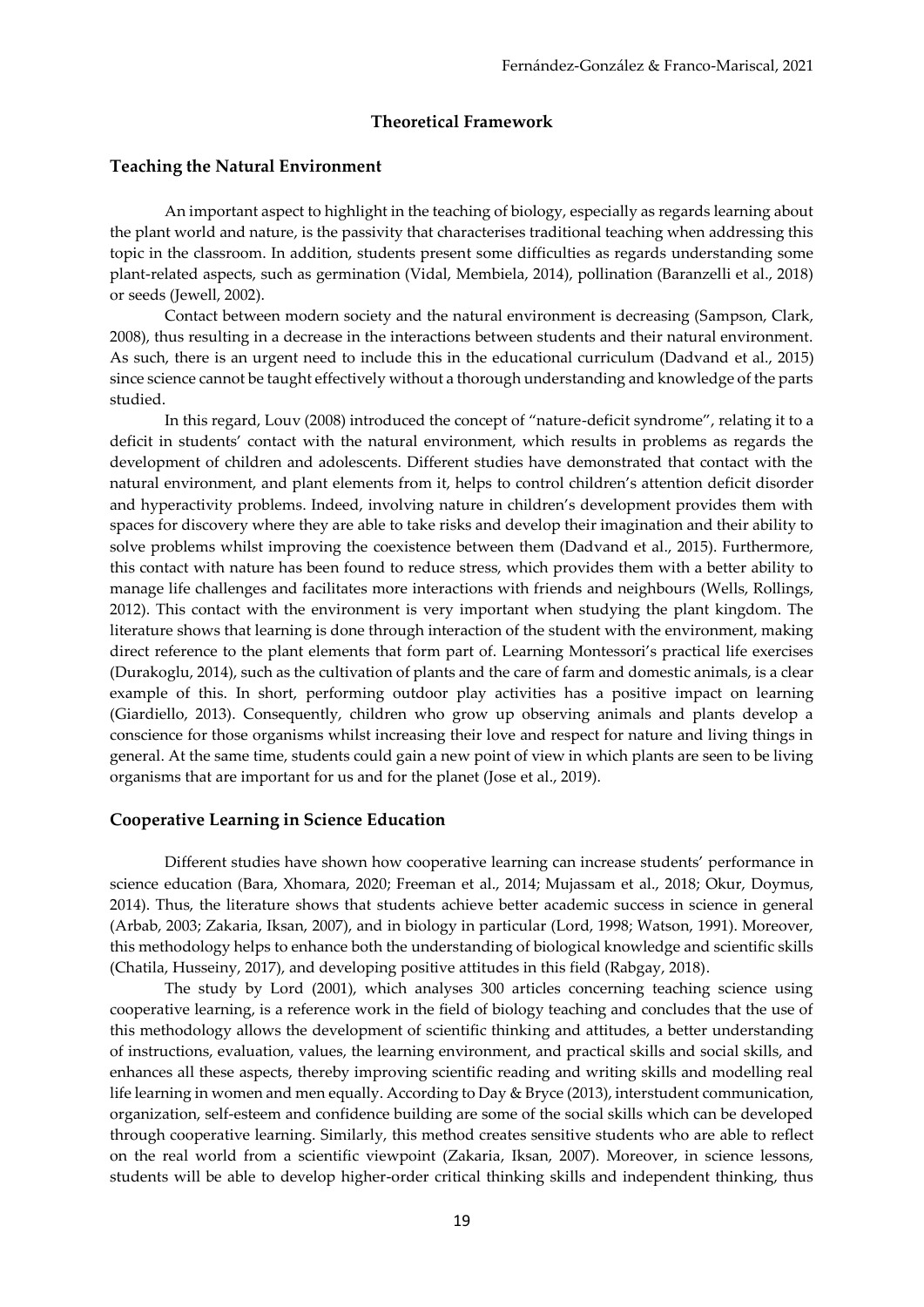giving them the opportunity to explore new ideas proposed by peers who share their views, and improve their scientific problem-solving skills and their collaborative work capacity (Abdurramhan, et al., 2019; Ajaja, Evanwoke, 2010; Shimazoe, Aldrich, 2010). This is possible thanks to the multidirectional dialogues based around scientific content and the group work that enables learning interactions between the students (Day, Bryce, 2013; Gillies, 2006).

Active teaching-learning techniques cover a wide range of activities on a continuum from simple to complex tasks (Van Amburgh et al., 2007). One interesting proposal for cooperative learning in a biology class is known as Student Team Learning (STL) (Slavin, 1995). This method is based on students' development of the group learning process. According to different studies, the STL method increases the motivation of students, and therefore their engagement and academic achievement (Gul, Shehzad, 2015). It also encourages students to develop other social behaviors, such as team-based skills, mutual interdependence and the skills to build a coherent and integrated identity (Khan, Inamullah, 2011). Specifically, in science education, this method improves science process skills and enhances the teaching of higher-order thinking skills and team-based skills (Frame et al., 2015).

STL techniques are chosen depending on the needs of the specific group of students and the subject. One interesting technique is the Student Teams-Achievement Division (STAD) (Felder, Brent, 2001), in which the teacher presents certain skills or content to students, then they subsequently work as a team to ensure that everyone has learned what the teacher presented by using different worksheet or exercises proposed by the teacher. Finally, a test is administered individually to check the improvement of each student. The final score is a compendium of aspects they have worked on as a group and individually (Slavin, 1995).

Despite the popularity of cooperative learning, Bennett et al.'s review (2010) showed that comparatively few details are known about their use and effects of small group discussions in high school science teaching. According to Bennett et al. (2010), *"students often struggle to formulate and express coherent arguments, and demonstrate a low level of engagement with tasks* […] *…groups function more purposefully, and understanding improves most, when specifically constituted such that differing views are represented, when some form of training is provided for students on effective group work, and when help in structuring discussions is provided in the form of 'cues'".*

For these reasons, a new empirical study with high school students is presented in this paper since we cannot be sure that the collaborative learning plus use of plants approach will work given that prior research evidence is not clear.

#### **Methods**

This study was performed from a qualitative and quantitative perspective, with a case-study design (Yin, 2003).

#### **Participants**

This paper reports a case study about the plant kingdom using STAD as cooperative active learning for grade 8 in the teaching sequence entitled "The plant kingdom". This study was conducted with 74 students from a high school in Málaga (Spain) in 2018. Convenience sampling, in which participants were selected on the basis of their easy accessibility, was used since the lead author of this paper was teaching biology to these students. Students were assigned to three groups, two of them which comprised 25 students and the third 24. Of these, 63% of students were girls and students' ages ranged from 12 to 13 years. There were five different nationalities in the group (82% Spanish). The economic level of the families differed markedly between students, thus forming a highly heterogeneous group in terms of this variable.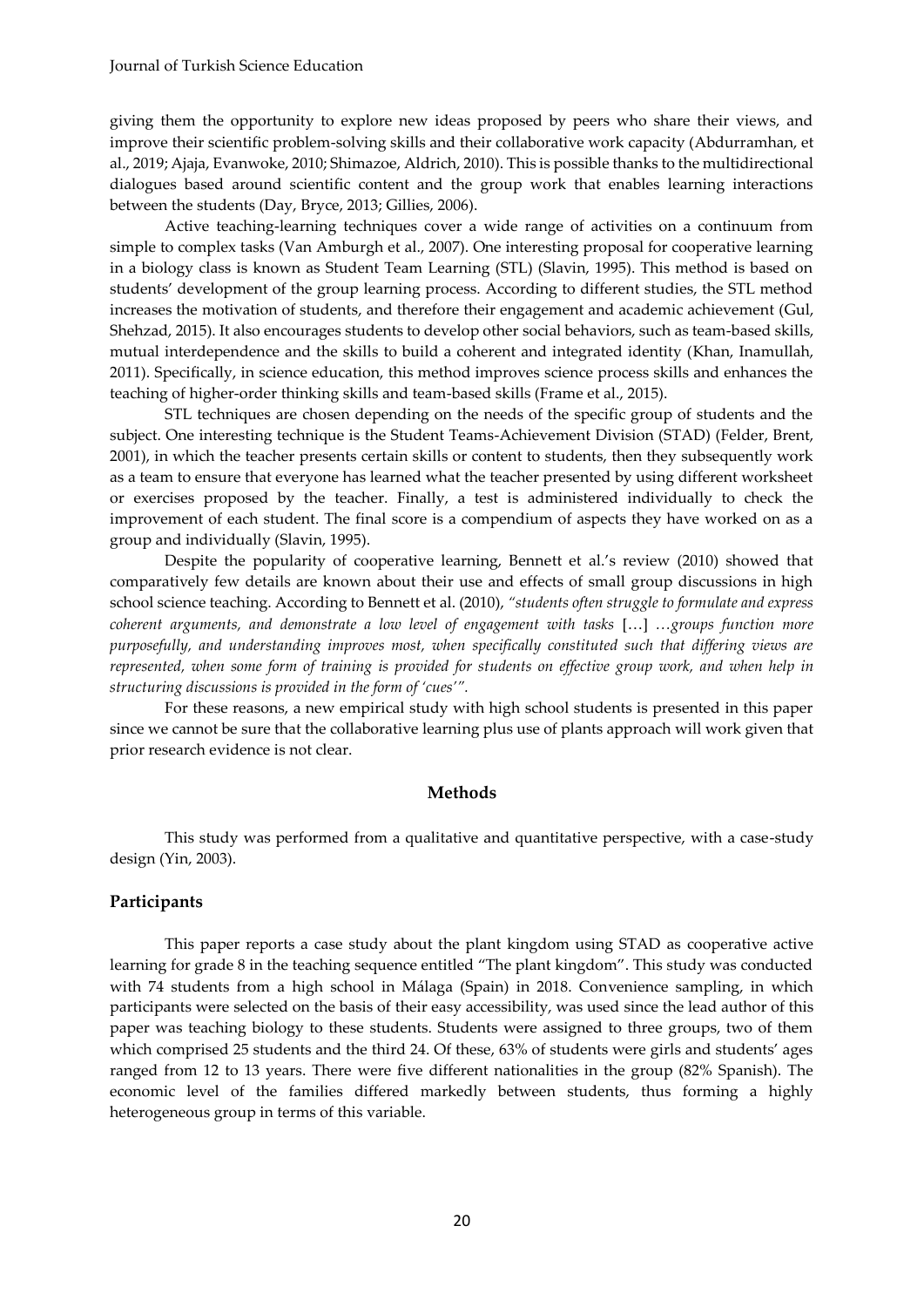## **A Teaching Sequence about the Plant Kingdom**

The teaching sequence meets the curriculum objectives in Spain (MECD, 2015), which can be summarised into the learning objectives shown in Table 1 using the three major categories proposed by Hodson (1992), namely "learning science", "doing science", and "learning about science".

## **Table 1**

| Learning<br>Objectives | Sequence Content as Student Learning Outcomes: Students<br>Will Be Able To                                   | Task           |
|------------------------|--------------------------------------------------------------------------------------------------------------|----------------|
| Category               |                                                                                                              |                |
| (Hodson, 1992)         |                                                                                                              |                |
| Learning Science       | 1.1 Know the different types of plants.                                                                      | 1,4            |
|                        | 1.2 Understand the vital functions of nutrition and                                                          |                |
|                        | reproduction in plants.                                                                                      | 5, 6, 7        |
|                        | 1.3 Understand the main characteristics of plant physiology                                                  |                |
|                        | (leaves, roots, stems).                                                                                      | 4              |
|                        | 1.4 Know the different parts of angiosperm flowers and                                                       |                |
|                        | their functions.                                                                                             | 8              |
|                        | 1.5 Know the basic characteristics of the scientific                                                         | 2,3            |
|                        | methodology in research on plant germination.                                                                |                |
| Doing Science          | 2.1 Obtain information about germination of a plant.                                                         | 2, 11          |
|                        | 2.2 Explain the processes of nutrition and reproduction of<br>plants.                                        | 5, 6, 7, 9, 12 |
|                        | 2.3 Propose a hypothesis, collect data and present results<br>about plants.                                  | 2, 3           |
|                        | 2.4 Prepare schemes, explanatory drawings and diagrams<br>about the different parts of plants and angiosperm | 8, 9, 12       |
|                        | flowers.                                                                                                     | 8              |
|                        | 2.5. Perform a floral dissection.                                                                            |                |
| Learning about         | 3.1 Be sensitive about plants.                                                                               | 1, 11          |
| Science                | 3.2 Take actions that favour the conservation of plants.                                                     | 1, 10, 11      |
|                        | 3.3 Demand plant elements and organisms in their daily                                                       |                |
|                        | life.                                                                                                        | 10, 11         |

The teaching sequence was taught in 10 1-hour lessons in which a total of 12 tasks (1 to 12) were performed, along with four evaluation tasks (A, B, C and D). The tasks in the teaching sequence are summarized in the concept map shown in Figure 1, which also includes the evaluation tasks used as pre- and post-test (see upper left corner in Figure 1).

The 12 tasks were divided into the following plant-related topics (Figure 1): presentation of the plant kingdom using real plants; research on plant germination, diversity and physiology; plant nutrition; plant reproduction; angiosperm floral physiology; summary of important ideas about plants; and plant curiosities. The different learning outcomes for each task can be seen in Table 1. Figure 1 also includes icons for some tasks. Thus, the leaves icon refers to the term plant elements, which indicates that real plants were used during the task, the single-person icon is associated with activities that students performed individually, and the three-person icon indicates activities with cooperative learning. Thus, students used plants and plant elements in tasks 1, 4, 8 and 12, and worked in groups of four students in tasks 4, 5, 6 and 8. Students worked individually in all evaluation tasks, and plants were only used in tasks A and B.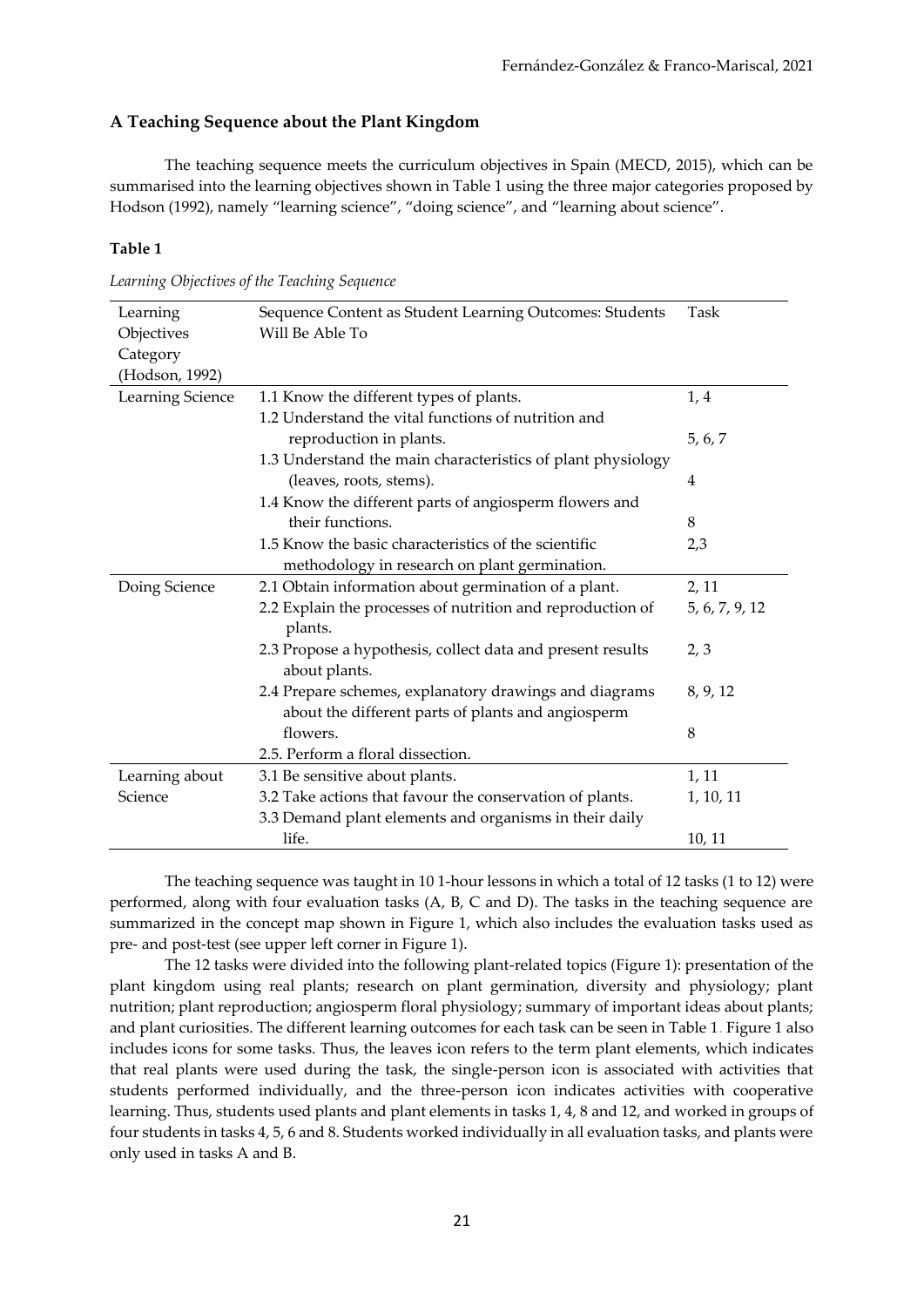## **Figure 1**

*Concept Map of the Teaching Sequence Concerning the Plant Kingdom*



## **Data Collection Instruments**

Data were collected from the students during the evaluation tasks proposed at two milestones in the teaching sequence (before and after, milestones 1 (pre-test) and 2 (post-test), respectively) in order to gain an idea of students' performance in some of the contents considered to be important to the plant kingdom learning process (plant physiology and floral physiology) and the possible influence of cooperative learning and the use of real-life plants. This instrument was designed ad hoc on the basis of the curricular objectives (MECD, 2015).

Prior to the teaching sequence (milestone 1), two tasks (A and B) involving plants were proposed individually, one related to plant physiology and the other to flower physiology (see description in Table 2, tasks A and B). Students worked independently on a diagram for plant physiology and plant reproduction in milestone 1.

During the teaching sequence, the same activities were again carried out but, this time, in a cooperative manner in a group during tasks 4 and 8, respectively. These tasks were subsequently corrected in class. The cooperative learning method was addressed in the following way in those tasks:

- (a) In task 4, related to plant physiology, each group chose two plants, thus allowing all the group the opportunity to observe plants.
- (b) Each group then had to choose one of the angiosperm or gymnosperm plants observed, draw the plant and, using information given by the teacher, label different parts and write some information about them.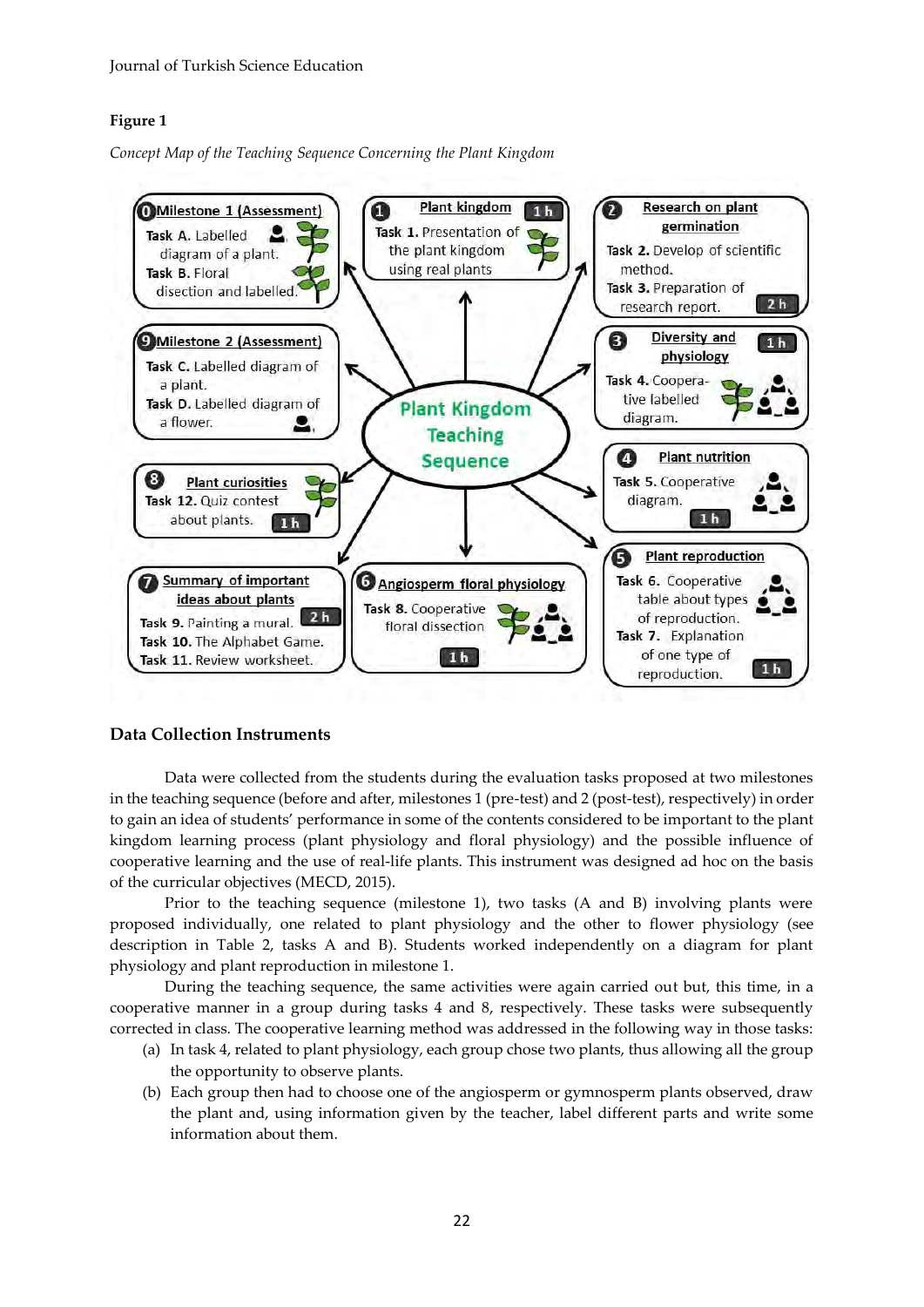## **Table 2**

|  |  |  | Tasks and Objectives in the Two Different Milestones of the Intervention |
|--|--|--|--------------------------------------------------------------------------|
|  |  |  |                                                                          |

| Content              | Sequence Content as<br><b>Student Learning</b><br><b>Outcomes: Students Will</b><br>Be Able To                                                                                                                                                                                                                                  | Milestone 1                                                                                                                                                                                                                                                                                                                                                                                                        | Milestone 2                                                                                                                                              |
|----------------------|---------------------------------------------------------------------------------------------------------------------------------------------------------------------------------------------------------------------------------------------------------------------------------------------------------------------------------|--------------------------------------------------------------------------------------------------------------------------------------------------------------------------------------------------------------------------------------------------------------------------------------------------------------------------------------------------------------------------------------------------------------------|----------------------------------------------------------------------------------------------------------------------------------------------------------|
| Plant<br>Physiology  | 1.1 Know the different<br>kinds of plants.<br>1.3 Understand the main<br>characteristics of plant<br>physiology (leaves,<br>roots, stems).<br>2.4 Prepare schemes,<br>explanatory drawings<br>and diagrams about<br>different plant parts.<br>3.1 Be sensitive about<br>plants.                                                 | Task A. Each student<br>should choose one plant<br>from a group of different<br>angiosperms,<br>gymnosperms, mosses and<br>ferns that the teacher<br>brings to the classroom in<br>pots or in pieces from the<br>trees. Students have to<br>observe, study and label<br>them with the different<br>parts (leaves, roots, stem),<br>prepare a drawing and<br>write a brief explanation<br>of them (Figure 2, left). | Task C. Students were<br>asked to draw a diagram of<br>an angiosperm plant, label<br>its parts and explain their<br>characteristics (Figure 2,<br>right) |
| Floral<br>Physiology | 1.2 Understand the vital<br>function of<br>reproduction in plants.<br>1.4 Know the different<br>parts of angiosperm<br>flowers and their<br>functions.<br>2.4 Prepare schemes,<br>explanatory drawing<br>and diagrams about<br>angiosperm flowers.<br>2.5. Perform a floral<br>dissection.<br>3.1 Be sensitive about<br>plants. | Task B. Students should<br>do a flower dissection.<br>They have to separate each<br>part of the flower and stick<br>them on a piece of paper<br>to label them correctly.<br>(Figure 3, left).                                                                                                                                                                                                                      | Task D. Students were<br>asked to complete the<br>names of all the parts of a<br>flower in a scheme (Figure<br>$3$ , right).                             |

(c) In the session about flower physiology (task 8), after a brief explanation of angiosperm flowers, and with the support of a labelled diagram on the board, each group had to separate the different parts of an angiosperm flower, stick them on a piece of paper and label them correctly. Finally, after the sequence (milestone 2), two individual tasks (C and D, Table 2) were proposed

involving the same knowledge but without the use of plant elements and slightly different statements, in order to determine whether students were able to transfer their learning to another context.

Students were given 1 hour to perform the evaluation tasks proposed for each milestone and were not allowed to use classroom notes to resolve them. Figures 2 and 3 show some examples of the students' productions.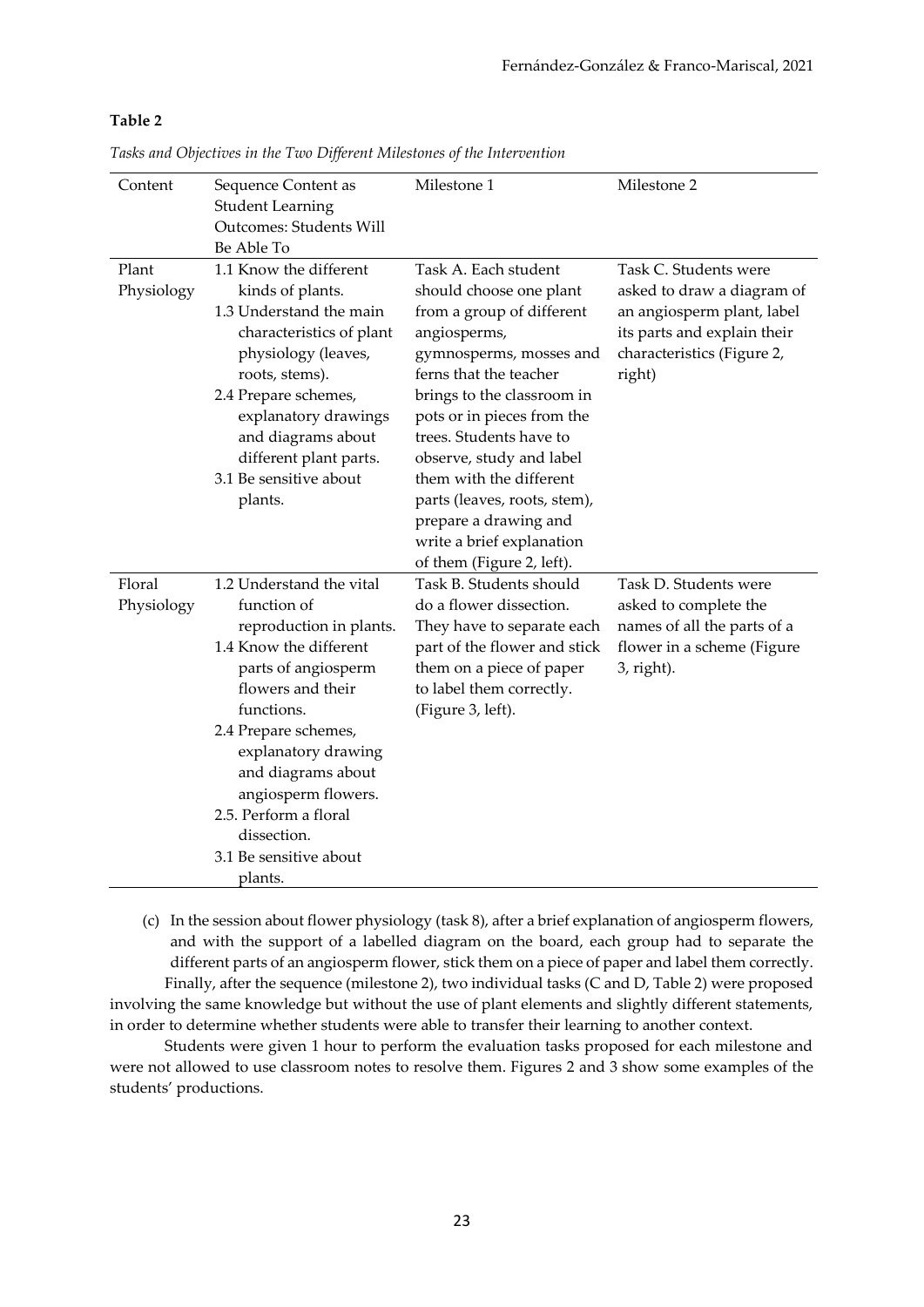#### Journal of Turkish Science Education

## **Figure 2**

 $\frac{p_{\text{turb}}}{p_{\text{turb}}}$ Ata+  $\alpha$ cotatintes is  $chocf$ Tallo plenta sureta  $unio$ **TALLO** Mirera Transport Acumula  $-191.95$ Ler mines - abserbe  $\epsilon$ Raiz Pavia  $\sim$ 1 - serie uenula sustancias de reserve



## **Figure 3**

*Students' Production in Tasks B and D on Floral Physiology at Milestones 1 (left) and 2 (right)*



## **Data analysis**

The results from tasks A, B, C and D were analysed by categorising the responses given into three levels of learning: informed, transitional and naïve.

The categories used during analysis of the plant physiology task were:

- (a) Informed level: The student is able to identify all angiosperm plant parts and their functions.
- (b) Transitional level: The student is able to identify some parts of the plant and/or some of its functions.
- (c) Naïve level: The student is not able to identify the parts of the plant or their functions. The categories used for floral physiology were:
- (a) Informed level: The student knows and is able to identify all parts of the angiosperm flower.
- (b) Transitional level: The student knows and is able to identify only some parts of the angiosperm flower.
- (c) Naïve level: The student does not know and is not able to identify any part of the angiosperm flower.

The effectiveness of the cooperative learning task and the use of real-life plants were studied in two ways. Thus, an initial study analysed the evolution of the level of learning shown (informed, transitional or naïve) by all students at the two intervention milestones. A second analysis studied the evolution of each student's learning by comparing their level (informed, transitional or naïve) before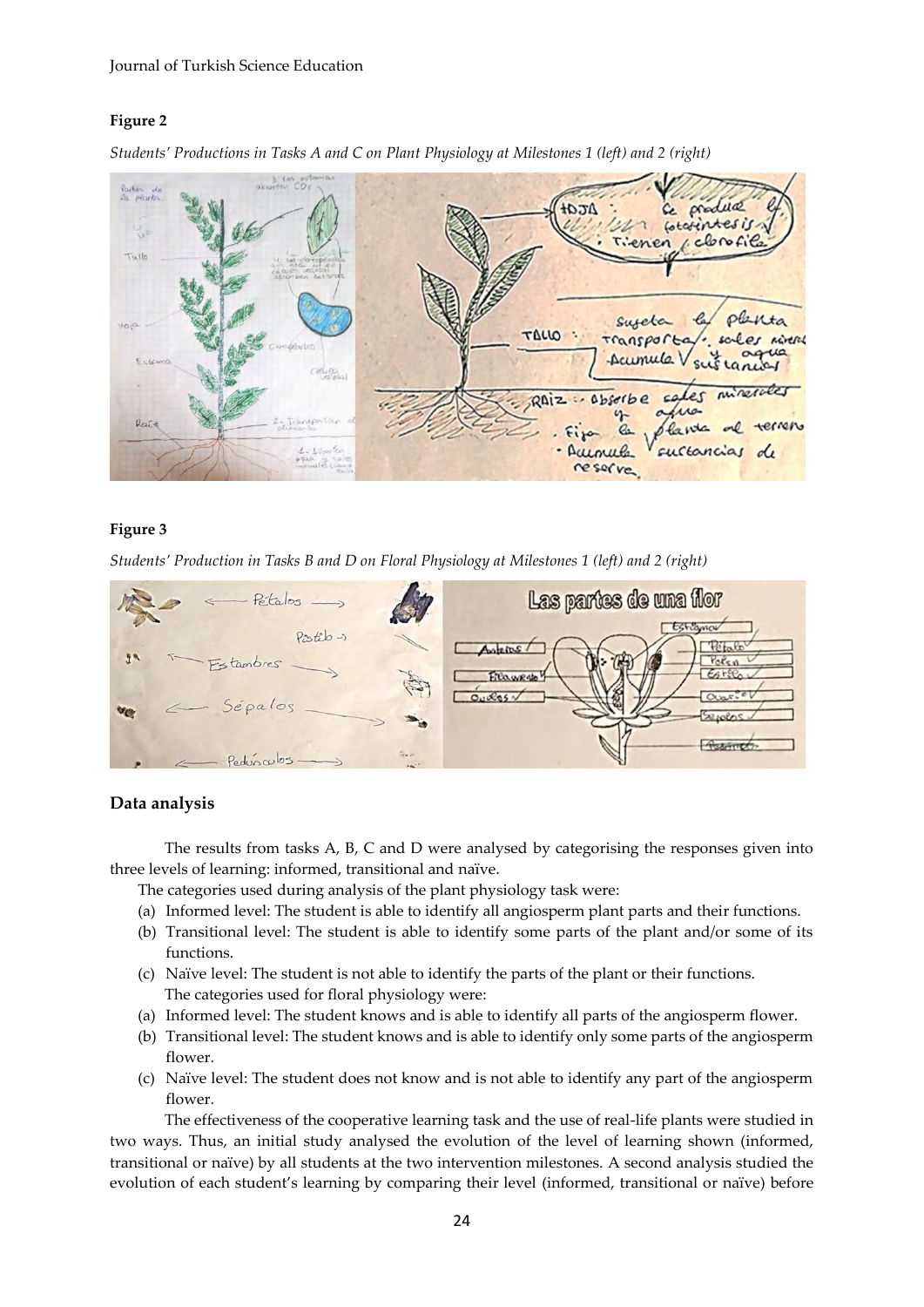and after the teaching sequence. It was found that some students improved their learning to some degree (naïve to transitional, naïve to informed), maintained their learning (naïve to naïve; transitional to transitional; or informed to informed) or became worse (transitional to naïve).

In addition, Fisher's exact test was used to verify the existence of significant differences between the two milestones using the statistical software package SPSS 21.0.

## **Findings**

## **Plant Physiology**

The results of the two milestones for the plant physiology task are shown in Figure 4. These results seem to indicate that the task carried out in cooperative learning with plant elements from the natural world produces a significant improvement in the learning of this topic. Thus, before the sequence, 100% of students had a transitional/naïve level of knowledge on this topic, while at the end of the sequence 56.7% (42/74) of them achieved an informed level.

#### **Figure 4**

*Plant Physiology Results*



The study of the evolution of the level of learning between the two milestones revealed advances in learning in most cases (Table 3). Thus, most students (37.8%) changed their levels of knowledge from transitional to informed, and 18.9% started with a naïve level and finished the sessions with an informed level. Similarly, 6.8% increased their level from naïve to transitional. It should be noted that only 10.8% of students worsened their learning, moving from transitional to naïve.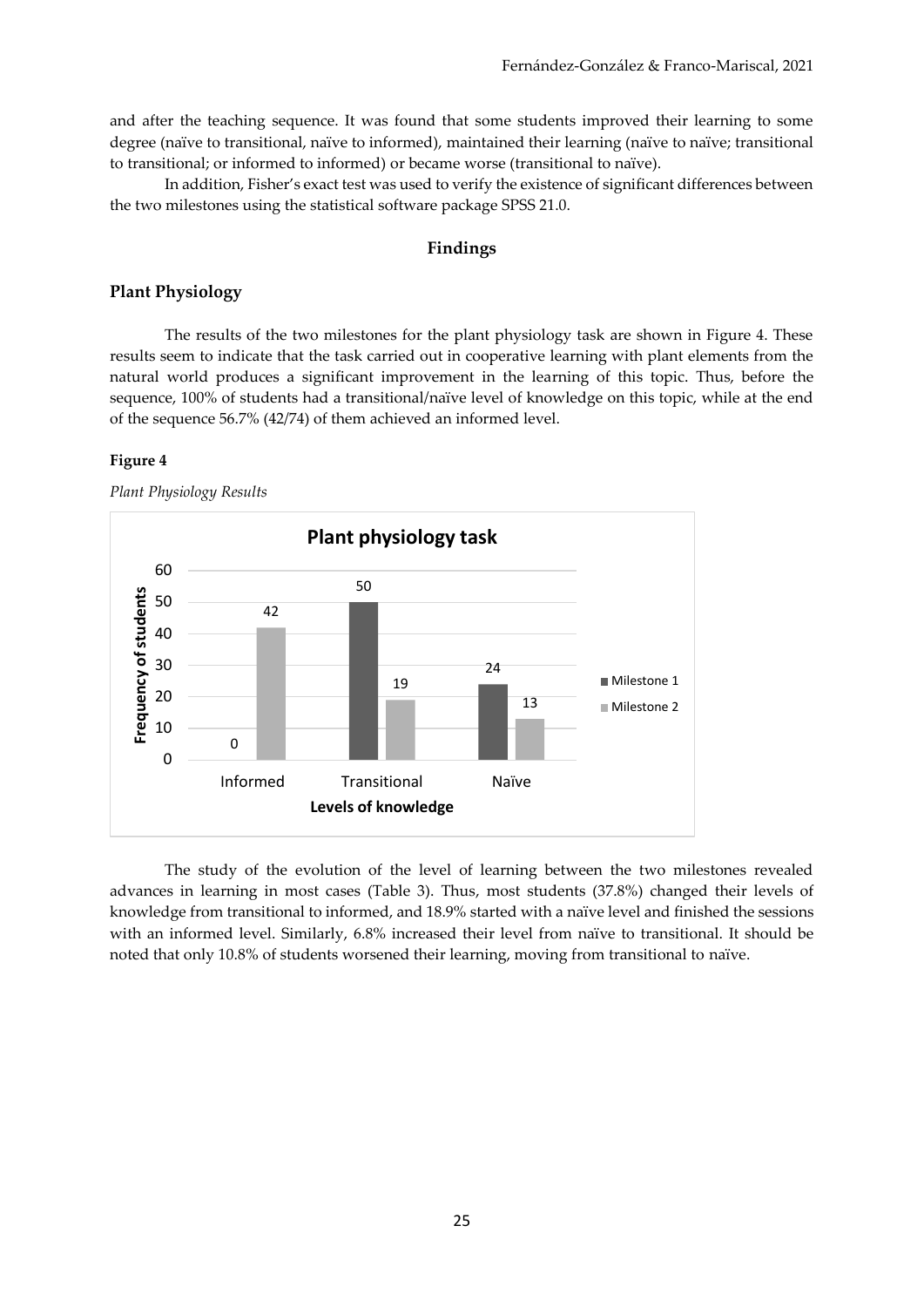## **Table 3**

*Changes in Levels of knowledge between milestones 1 and 2 for plant and floral physiology tasks* 

|                              |                                 | Plant              | Floral            |
|------------------------------|---------------------------------|--------------------|-------------------|
|                              |                                 | Physiology         | Physiology        |
|                              |                                 | Task ( $N = 74$ )  | Task ( $N = 74$ ) |
| Changes between              | Evolution of learning process   | Students'          | Students'         |
| levels of knowledge          |                                 | percentages $(\%)$ | percentages       |
|                              |                                 |                    | (%)               |
| Naïve to naïve               | Students keep their learning    | 6.8                | 5.4               |
| Naïve to transitional        | Students improve their learning | 6.8                | 12.2              |
| Naïve to informed            | Students improve their learning | 18.9               | 13.5              |
| Transitional to naïve        | Students' learning worsens      | 10.8               | 2.7               |
| Transitional to transitional | Students keep their learning    | 18.9               | 20.3              |
| Transitional to informed     | Students improve their learning | 37.8               | 44.6              |
| Informed to naïve            | Students' learning worsens      | 0.0                | 0.0               |
| Informed to transitional     | Students' learning worsens      | 0.0                | 0.0               |
| Informed to informed         | Students keep their learning    | 0.0                | 1.3               |

## **Flower Physiology**

In a similar way, students improved remarkably in their learning in the area of floral physiology (Figure 5) since 100% of participants had a transitional/naïve level of knowledge at milestone 1, whereas 59.4% (44/74) reached an informed level at the end of the intervention.

## **Figure 5**



*Floral Physiology Results*

As can be seen from Table 3, 44.6% of students changed their level of learning from transitional to informed, 13.5% started with a naïve level and finished the teaching sequence with an informed level, and 12.2% of participants increased their level from naïve to transitional. Only 2.7% of students suffered a setback in their learning, moving from a transitional to a naïve level.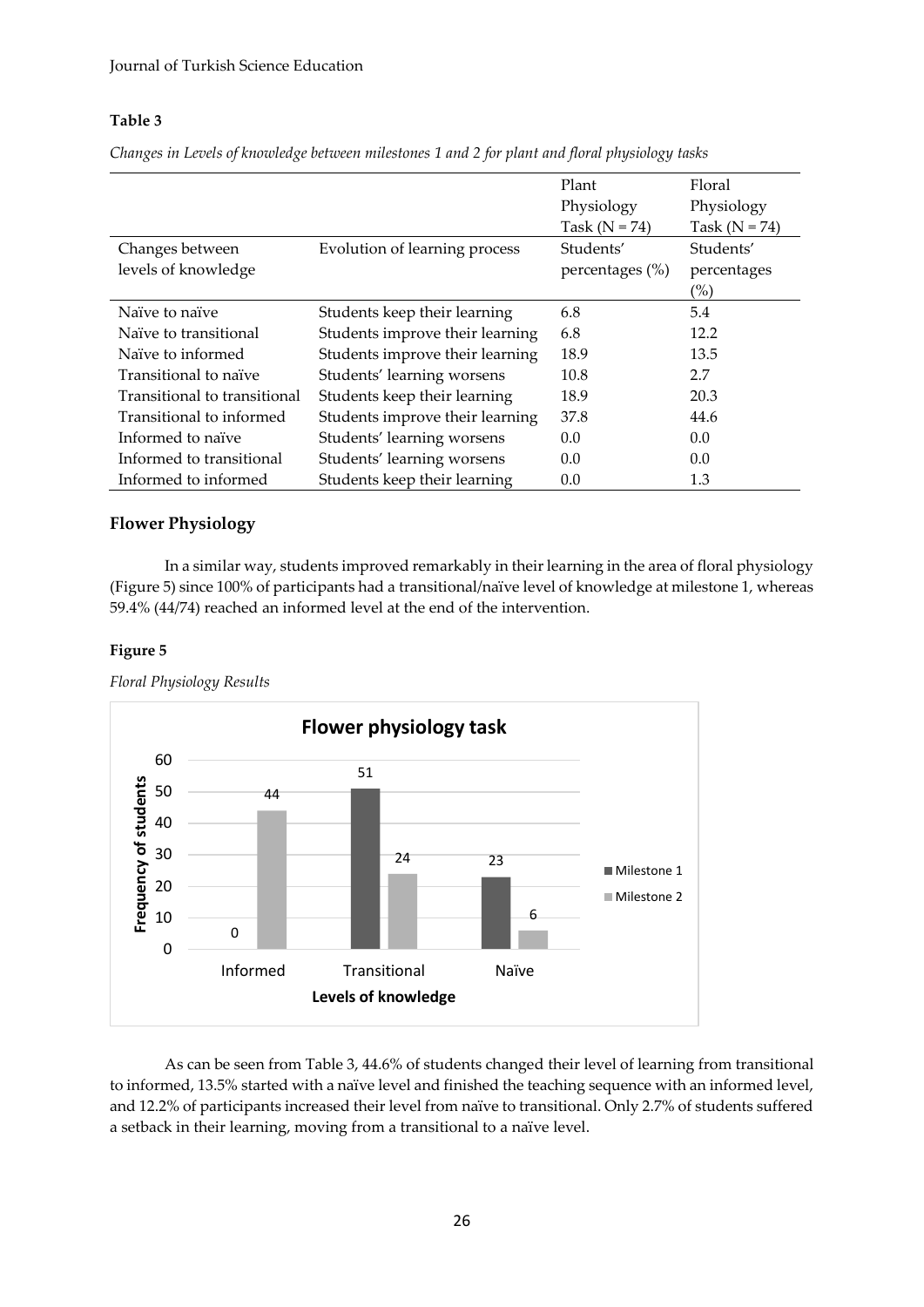#### **Global results**

Fisher's exact test showed statistically significant differences between the two milestones ( $\chi^2$  = 59.2, p = 0.00, for the plant physiology task;  $\chi^2$  = 63.69, p = 0.00, for the flower physiology task) in favour of the second milestone. These results indicate the effectiveness of the tasks proposed (cooperative learning with elements of the plant world), which allowed students to successfully solve a similar task individually.

#### **Discussion and Conclusion**

A first aspect to address with regard to students' level of engagement with the topic is that both cooperative group-learning tasks (plant physiology and flower dissection) with plant elements allowed them to better understand the different aspects and parts of plants and flowers. This allows them to recognize the different elements in both structures and to design or understand a diagram with both structures, thereby confirming the starting hypothesis. These results are in line with previous studies (Chatila, Husseiny, 2017; Rabgay, 2018), which found that cooperative learning increases students' performance and their attitude towards biology, thereby improving their level of interest, understanding, and satisfaction, and their perception of biology as a less difficult subject.

A second important aspect to consider relates to the capacity of students to work in groups in a productive manner, being respectful and discussing with each other in order to find the best way to perform and complete the different diagrams to reach a common outcome that all of them agree with. In this regard, cooperative learning contributed to empowering students' scientific knowledge by favouring reasoned and consensual decision-making when performing the tasks after taking into consideration the different viewpoints of each student. This also helps to enhance critical thinking of biological concepts (Lord, 2001).

The teaching sequence presented can be considered as a successful experience. However, it is not free from drawbacks if other teachers wish to put it into practice, since it requires some materials, such as plant elements, that are not usually found in schools. Collaborations between schools, universities and botanical gardens (Zhai, Dillon, 2014) are a good way to provide interesting cooperative learning activities with plant elements in high schools.

In summary, these active learning group activities have allowed students to learn: (1) The different parts of a plant and the implications of each part, (2) the different parts of a flower and the position of them in the flower, (3) to work in groups and to respect each other in order to finally be able to achieve a common aim. Moreover, these tasks allow students to learn about plant and floral physiology, as they are opening their minds to a collaborative way of working with people around them that they may never have experienced previously, while giving them the opportunity to develop their social skills (Lord, 2001) and perhaps even reduce their levels of anxiety (Oludipe, Awokoy, 2010).

However, as seen from the results, it is also possible that some students do not benefit from this learning method (Shimazoe, Aldrich, 2010). Those students whose level does not improve or, even, decreases could have cognitive problems or problems socialising. Future research may include a prior study to classify students depending on their learning levels, which would allow heterogeneous groups with students from all the different cognitive levels to be organised (Felder, Brent, 2007). Moreover, students with different needs should have specific differentiated tasks in order to give them all the tools they need to allow their maximum effort to be reflected in their results. The motivation for students should be promoted via the use of games, quizzes or any activities that could give them an extra reward when learning about plants in order to increase the interest and to make the topic even more attractive.

In conclusion, we can state that a combined method involving cooperative learning and the use of plant elements is an effective methodology for the development and understanding of biology in high school students, as suggested by previous studies that used cooperative learning (Altun, 2015; Day, Bryce, 2013; Slavin, 1995; Tran, 2014; Zakaria, Iksan, 2007) or contact with the natural environment separately (Dadvand et al., 2015; Jose et al., 2019; Wells, Rollings, 2012).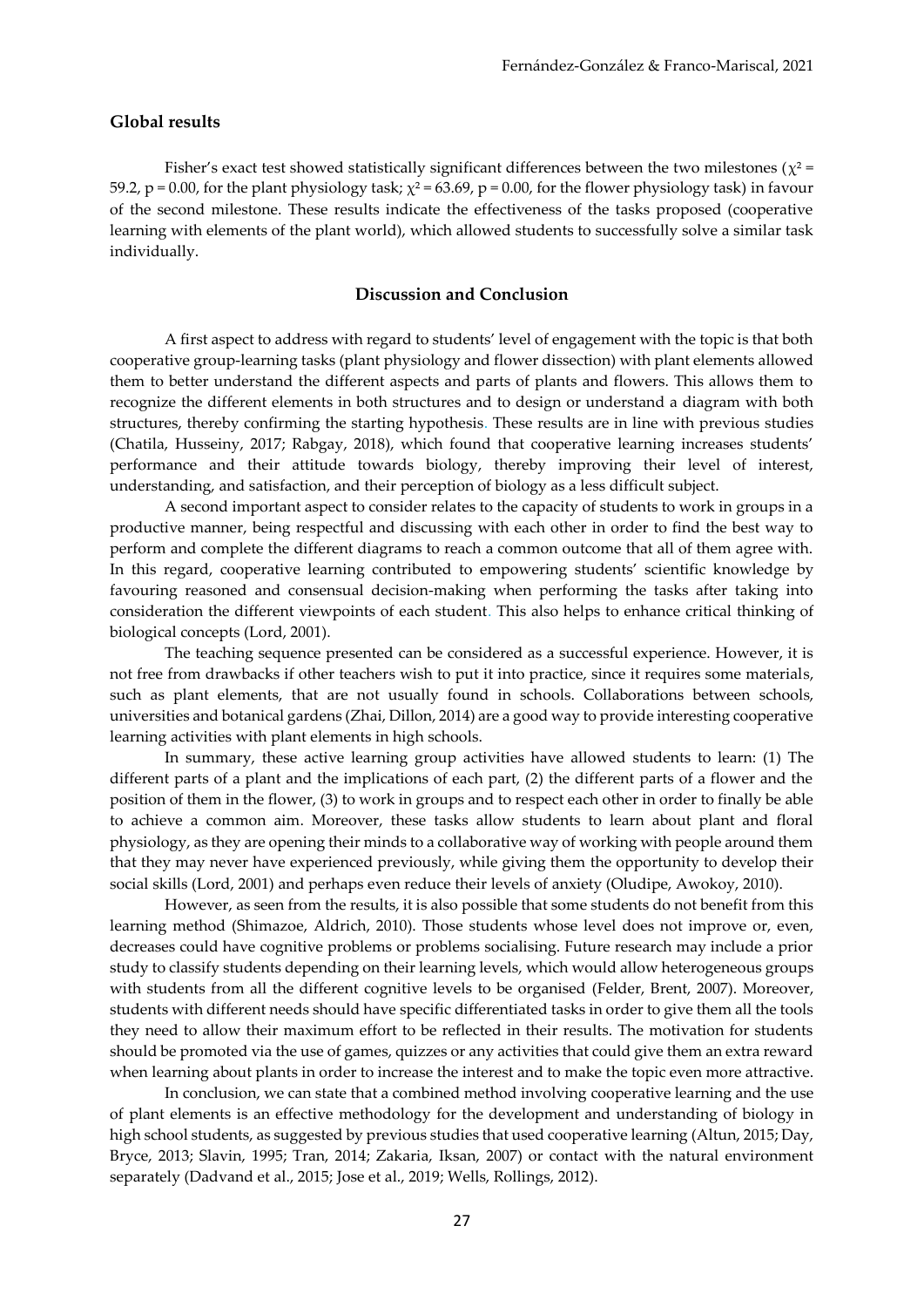#### Journal of Turkish Science Education

Further studies are required to further investigate students' level of satisfaction and their development of all skills in this combined methodology within secondary school science education lessons in order to complete this type of analysis.

#### **Acknowledgements**

This work forms part of the R&D project with reference PID2019-105765GA-I00, entitled "Citizens with critical thinking: A challenge for teachers in science education", financed by the Ministry of Science and Innovation of the Spanish Government in the 2019 call.

## **References**

- Abdurramhan, A., Setyaningsih, C. A., & Jalmo, T. (2019). Implementating multiple representationbased worksheet to develop critical thinking skills. *Journal of Turkish Science Education, 16*(1), 138- 155. DOI:10.12973/tused.10271a
- Adams, D. M., & Hamm, M. (1994). *New designs for teaching and learning*. Jossey-Bass Inc.
- Ajaja, O. P., & Eravwoke, O. U. (2010). Effects of cooperative learning strategy on junior secondary school student's achievement in integrated science. *Electronic Journal of Science Education*, *14*(1), 1- 18.
- Akçay, N. O., & Doymuş, K. (2014). The effect of different methods of cooperative learning model on academic achievement in physics*. Journal of Turkish Science Education*, *11*(4), 17-30. DOI: [10.12973/tused.10124a](https://www.researchgate.net/deref/http%3A%2F%2Fdx.doi.org%2F10.12973%2Ftused.10124a)
- Altun, S. (2015). The effect of cooperative learning on students' achievement and views on the science and technology course. *International Electronic Journal of Elementary Education*, *7*(3), 451-468.
- Amprazis, A., Papadopoulou, P., & Malandrakis, G. (2019). Plant blindness and children's recognition of plants as living things: a research in the primary schools context. *Journal of Biological Education*. DOI: 10.1080/00219266.2019.1667406
- Arbab, S. (2003). *Effects of Cooperative Learning on General Science Achievement of 9th Class Students*. Unpublished Master Dissertation. PAF College of Education for Women.
- Armstrong, S., & Palmer, J. (1998). Students teams achievement divisions (STAD) in a twelfth grade classroom: effect on student achievement and attitude. *Journal of Social Studies Research*, *22*(1), 3- 6.
- Baranzelli, M. C., Boero, M. L., Córdoba, S. A., Ferreiro, G., Maubecin, C. C., Paiaro, V., Renny, M., Rocamundi, N., Sazatornil, F., Pivatto, M. S., & Soteras, F. (2018). Natural partners: a didactic proposal to understand the relevance of the mutualistic flower-pollinator interaction. *Enseñanza de las Ciencias*, *36*(1), 181-200. DOI: [10.5565/rev/ensciencias.2239](https://doi.org/10.5565/rev/ensciencias.2239)
- Bara, G., & Xhomara, N. (2020). The effect of the student-centered teaching and problem-based learning on academic achievement in science. *Journal of Turkish Science Education*, *17*(2), 180-199. DOI: [10.36681/tused.2020.20](https://www.researchgate.net/deref/http%3A%2F%2Fdx.doi.org%2F10.36681%2Ftused.2020.20)
- Bennett, J., Hogarth, S., Lubben, F., Campbell, B., & Robinson, A. (2010). Talking science: The research evidence on the use of small group discussions in science teaching. *International Journal of Science Education*, *32*(1), 69-95. DOI: 10.1080/09500690802713507
- Benson, L., Harkavy, I. R., & Puckett, J. L. (2007). *Dewey's dream: Universities and democracies in an age of education reform: Civil society, public schools, and democratic citizenship.* Temple University Press.
- Bernal, M., & Martínez, M. (2009). Metodologías activas para la enseñanza y el aprendizaje. *Revista Panamericana de Pedagogía*, 14, 101-106.
- Chatila, H., & Al Husseiny, F. (2017). Effect of cooperative learning strategy on students' acquisition and practice of scientific skills in Biology. *Journal of Education in Science, Environment and Health*, *3*(1), 88-99. DOI: [10.21891/jeseh.280588](https://www.researchgate.net/deref/http%3A%2F%2Fdx.doi.org%2F10.21891%2Fjeseh.280588)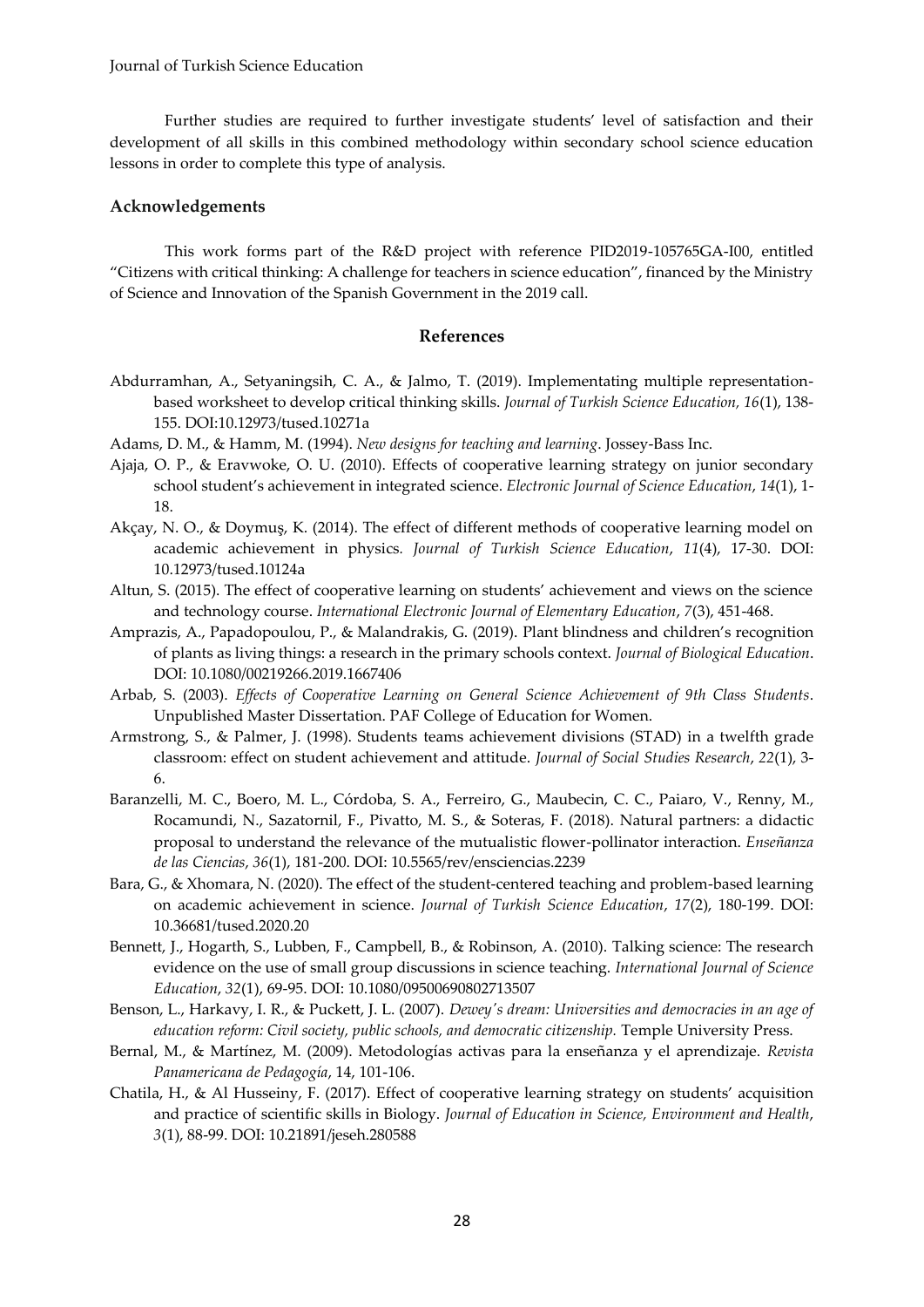- Dadvand, P., Nieuwenhuijsen, M. J., Esnaola, M., Forns, J., Basagaña, X., Álvarez, M. & Jerrett, M. (2015). Green spaces and cognitive development in primary schoolchildren. *Proceedings of the National Academy of Sciences*, *112*(26), 7937-7942. DOI[: 10.1073/pnas.1503402112](https://doi.org/10.1073/pnas.1503402112)
- Day, S. P., & Bryce, T. G. (2013). The benefits of cooperative learning to socio-scientific discussion in secondary school science. *International Journal of Science Education*, *35*(9), 1533-1560. DOI: [10.1080/09500693.2011.642324](https://doi.org/10.1080/09500693.2011.642324)
- Durakoglu, A. (2014). Environmental education in the context of child's interaction with nature according to Maria Montessori. *Anthropologist*, *18*(2), 309-313. DOI: [10.1080/09720073.2014.11891548](https://doi.org/10.1080/09720073.2014.11891548)
- Essien, A. M. (2015). Effectiveness of cooperative leaning methodology in improving students' learning attitudes towards English language. *International Journal of Arts & Sciences*, *8*(2), 119–127.
- Felder, R. M., & Brent, R. (2001). Effective strategies for cooperative learning. *Journal of Cooperation & Collaboration in College Teaching*, *10*(2), 69-75.
- Felder, R. M., & Brent, R. (2007). Cooperative learning. In P. A. Mabrouk (Ed.), *Active Learning: Models from the Analytical Sciences*, (pp. 34-53). ACS Publications.
- Frame, T. R., Cailor, S. M., Gryka, R. J., Chen, A. M., Kiersma, M. E., & Sheppard, L. (2015). Student perceptions of team-based learning vs traditional lecture-based learning. *American Journal of Pharmaceutical Education*, *79*(4), 51. DOI: [10.5688/ajpe79451](https://dx.doi.org/10.5688%2Fajpe79451)
- Freeman, S., Eddy, S. L., McDonough, M., Smith, M. K., Okoroafor, N., Jordt, H., & Wenderoth, M. P. (2014). Active learning increases student performance in science, engineering, and mathematics. *Proceedings of the National Academy of Sciences*, *111*(23), 8410-8415. DOI: [10.1073/pnas.1319030111](https://doi.org/10.1073/pnas.1319030111)
- Giardiello, P. (2013). *Pioneers in early childhood education: The roots and legacies of Rachel and Margaret McMillan, Maria Montessori and Susan Isaacs*. Routledge.
- Gillies, R. M. (2006). Teachers' and students' verbal behaviours during cooperative and small-group learning. *British Journal of Educational Psychology*, *76*(2), 271-287. DOI: 10.1348/000709905X52337
- Gul, F., & Shehzad, S. (2015). Effects of cooperative learning on students' academic achievement. *Journal of Education and Learning*, *9*(3), 246-255. DOI: [10.11591/edulearn.v9i3.2071](https://www.researchgate.net/deref/http%3A%2F%2Fdx.doi.org%2F10.11591%2Fedulearn.v9i3.2071)
- Hodson, D. (1992). In search of a meaningful relationship: an exploration of some issues relating to integration in science and science education. *International Journal of Science Education*, *14*(5), 541−562. DOI: [10.1080/0950069920140506](https://doi.org/10.1080/0950069920140506)
- Hsiung, C. (2012). The effectiveness of cooperative learning. *Journal of Engineering Education*, *101*(1), 119– 137. DOI: [10.1002/j.2168-9830.2012.tb00044.x](https://doi.org/10.1002/j.2168-9830.2012.tb00044.x)
- Igel, C., & Urquhart, V. (2012). Generation Z, meet cooperative learning. *Middle School Journal*, *43*(4), 16– 21. DOI: [10.1080/00940771.2012.11461816](https://doi.org/10.1080/00940771.2012.11461816)
- Jewell, N. (2002). Examining children's models of seed. *Journal of Biological Education*, *36*(3), 116-122. DOI: [10.1080/00219266.2002.9655816](https://doi.org/10.1080/00219266.2002.9655816)
- Johnson, R. T., & Johnson, D. W. (2008). Active learning: Cooperation in the classroom. *The Annual Report of Educational Psychology in Japan*, *47*, 29-30.
- Johnson, D. W., Johnson, R. T., & Stanne, M. B. (2000). *Cooperative learning methods: A meta-analysis*. University of Minnesota.
- Jose, S. B., Chih-Wu, H., & Kamoun, S. (2019). Overcoming plant blindness in science, education and society. *Plants, People, Planet*, *1*(3), 169-172. DOI: [10.1002/ppp3.51](https://doi.org/10.1002/ppp3.51)
- Ke, F., & Grabowski, B. (2007). Gameplaying for maths learning: Cooperative or not? *Journal of Educational Technology*, *38*(2), 249–259. DOI: [10.1111/j.1467-8535.2006.00593.x](https://doi.org/10.1111/j.1467-8535.2006.00593.x)
- Khan, G. N., & Inamullah, H. M. (2011). Effect of student's team achievement division (STAD) on academic achievement of students. *Asian Social Science*, *7*(12), 211-215. DOI: [10.5539/ass.v7n12p211](https://doi.org/10.5539/ass.v7n12p211)
- Lord, T. (1998). Cooperative learning that really works in biology teaching. *The American Biology Teacher, 60,* 580–588. DOI: [10.2307/4450554](https://doi.org/10.2307/4450554)
- Lord, T. (2001). 101 Reasons for using cooperative learning in biology teaching. *The American Biology Teacher*, *63*(1), 30-38. DOI: [10.2307/4451027](https://doi.org/10.2307/4451027)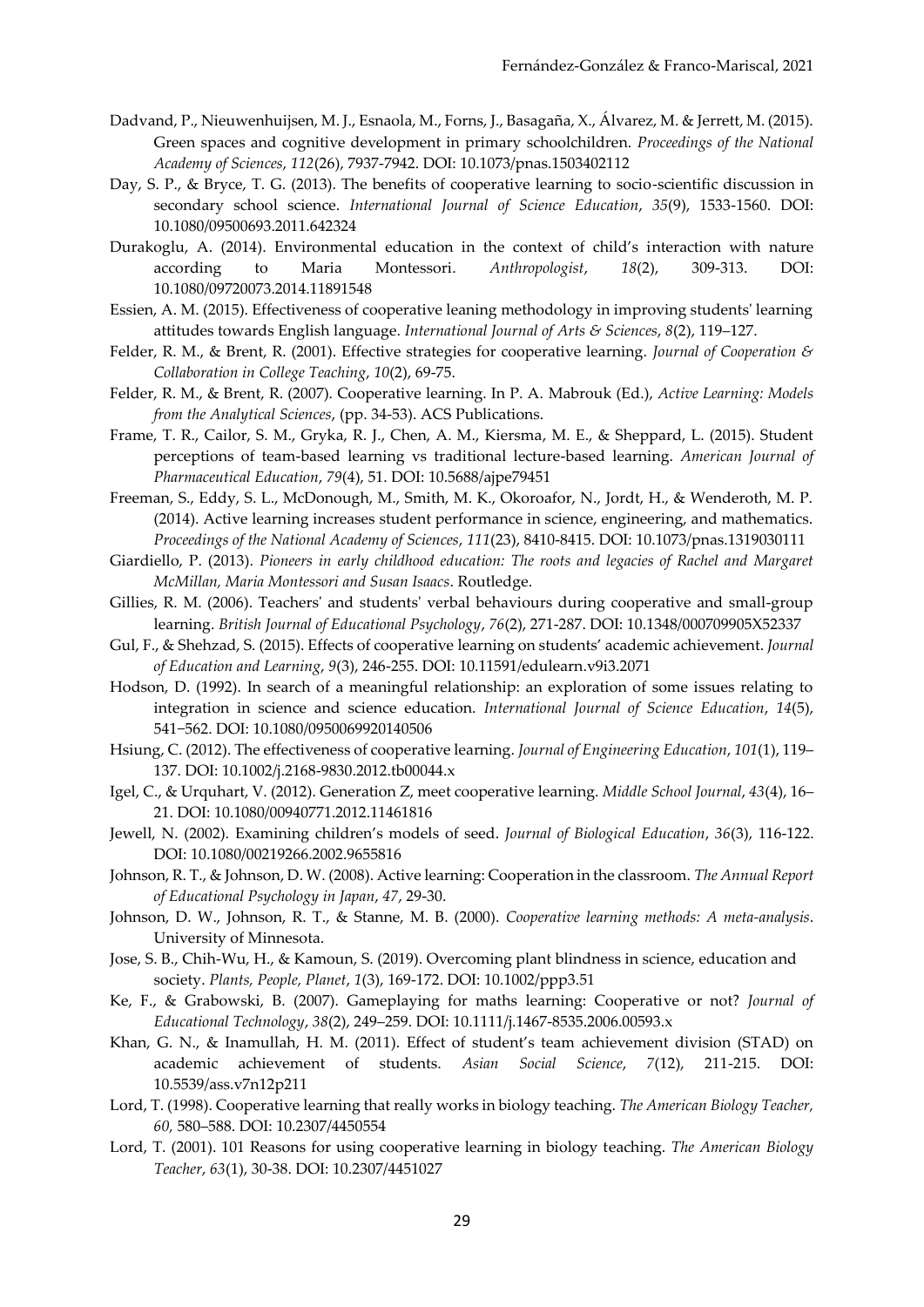- Louv, R. (2008). *Last child in the woods: Saving our children from nature-deficit disorder*. Workman Publishing Company.
- Macpherson, A. (2015). *Cooperative learning group activities for college courses*. Kwantlen Polytechnic University.
- MECD, Ministerio de Educación, Cultura y Deporte (2015). *Real Decreto 1105/2014, de 26 de diciembre, por el que se establece el currículo básico de la Educación Secundaria Obligatoria y del Bachillerato*. BOE núm. 3, de 3 de enero de 2015.
- Mujassam, S., Renita, G. M., & Allo, A. Y. T. (2018). Activity and progress of learning with to stay two stray (TS-TS) cooperative model on harmonic vibration. *Journal of Turkish Science Education*, *15*(special issue), 59-66. DOI: 10.12973/tused.10257a
- Okur, N., & Doymus, K. (2014). The effect of different methods of cooperative learning model on academic achievement in physics. *Journal of Turkish Science Education*, *11*(4), 17-30. DOI: [10.12973/tused.10124a](https://www.researchgate.net/deref/http%3A%2F%2Fdx.doi.org%2F10.12973%2Ftused.10124a)
- Oludipe, D., & Awokoy, J. O. (2010). Effect of cooperative learning teaching strategy on the reduction of students' anxiety for learning chemistry. *Journal of Turkish Science Education*, *7*(1), 30-36.
- Rabgay, T. (2018). The effect of using cooperative learning method on tenth grade students' learning achievement and attitude towards biology. *International Journal of Instruction*, *11*(2), 265-280. DOI: [10.12973/iji.2018.11218a](https://www.researchgate.net/deref/http%3A%2F%2Fdx.doi.org%2F10.12973%2Fiji.2018.11218a)
- Rachmatullah, A., & Ha, M. (2018). Does experiencing fieldwork strengthen or dampen Indonesian preservice biology teachers' attitude and self-reported behaviour towards environment? *Journal of Turkish Science Education*, *15*(2), 39-53. DOI[: 10.12973/tused.10229a](https://www.researchgate.net/deref/http%3A%2F%2Fdx.doi.org%2F10.12973%2Ftused.10229a)
- Richardson, M., Passmore, H. A., Barbett, L., Lumber, R., Thomas, R., & Hunt, A. (2020). The green care code: How nature connectedness and simple activities help explain pro-nature conservation behaviours. *People and Nature*, *2*(3), 821-839. DOI: [10.1002/pan3.10117](https://doi.org/10.1002/pan3.10117)
- Sampson, V., & Clark, D. B. (2008). Assessment of the ways students generate arguments in science education: Current perspectives and recommendations for future directions. *Science Education*, *92*(3), 447-472. DOI: [10.1002/sce.20276](https://doi.org/10.1002/sce.20276)
- Sharan, Y. (2010). Cooperative learning for academic and social gains: Valued pedagogy, problematic practice. *European Journal of Education*, *45*(2), 300-313. DOI: [10.1111/j.1465-3435.2010.01430.x](https://www.researchgate.net/deref/http%3A%2F%2Fdx.doi.org%2F10.1111%2Fj.1465-3435.2010.01430.x)
- Shimazoe, J., & Aldrich, H. (2010). Group work can be gratifying: Understanding & overcoming resistance to cooperative learning. *College Teaching*, *58*(2), 52-57. DOI: [10.1080/87567550903418594](https://www.researchgate.net/deref/http%3A%2F%2Fdx.doi.org%2F10.1080%2F87567550903418594)
- Slavin, R. E. (1995). *Cooperative learning theory, research and practice*. United States of America.
- Springer, L., Stanne, M. E., & Donovan, S. S. (1999). Effects of small-group learning on undergraduates in science, mathematics, engineering, and technology: A meta-analysis. *Review of Educational Research*, *69*(1), 21-51. DOI: [10.3102/00346543069001021](https://www.researchgate.net/deref/http%3A%2F%2Fdx.doi.org%2F10.3102%2F00346543069001021)
- Tran, V. D. (2014). The effects of cooperative learning on the academic achievement and knowledge retention. *International Journal of Higher Education*, *3*(2), 131-140. DOI: [10.5430/ijhe.v3n2p131](https://www.researchgate.net/deref/http%3A%2F%2Fdx.doi.org%2F10.5430%2Fijhe.v3n2p131)
- Tsay, M., & Brady, M. (2010). A case study of cooperative learning and communication pedagogy: Does working in teams make a difference? *Journal of the Scholarship of Teaching and Learning*, *10*(2), 78- 89.
- Van Amburgh, J., Devlin, J., Kirwin, J., & Qualters, D. (2007). A tool for measuring active learning in the classroom. *American Journal of Pharmaceutical Education*, *71*(5), 85. DOI: [10.5688/aj710585](https://www.researchgate.net/deref/http%3A%2F%2Fdx.doi.org%2F10.5688%2Faj710585)
- Velásquez, J. A. (2005). El medio ambiente, un recurso didáctico para el aprendizaje. *Latin American Journal of Educational Studies* (Colombia), *1*(1), 116-124.
- Vidal, M., & Membiela, P. (2014). On teaching the scientific complexity of germination: a study with prospective elementary teachers. *Journal of Biological Education*, *48*(1), 34-39. DOI: [10.1080/00219266.2013.823881](https://www.researchgate.net/deref/http%3A%2F%2Fdx.doi.org%2F10.1080%2F00219266.2013.823881)
- Wandersee, J. H., & Schussler, E. E. (2001). Towards a theory of plant blindness. *Plant Science Bulletin*, *27*(1), 2–9.